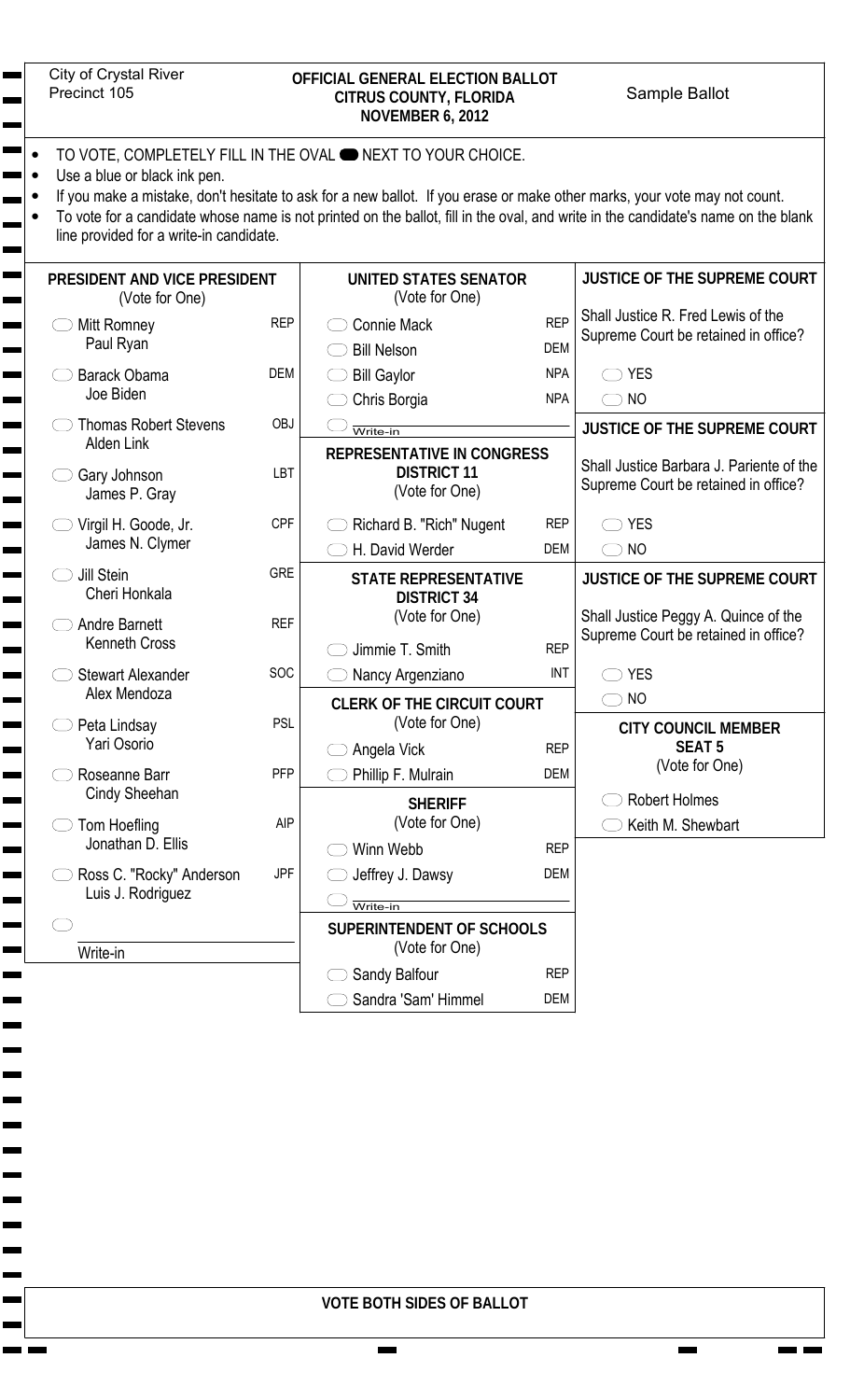City of Crystal River<br>Precinct 105 **CARD A** Sample Ballot Precinct 105

### **NO. 1 CONSTITUTIONAL AMENDMENT ARTICLE I, SECTION 28 Health Care Services**

Proposing an amendment to the State Constitution to prohibit laws or rules from compelling any person or employer to purchase, obtain, or otherwise provide for health care coverage; permit a person or an employer to purchase lawful health care services directly from a health care provider; permit a health care provider to accept direct payment from a person or an employer for lawful health care services; exempt persons, employers, and health care providers from penalties and taxes for paying directly or accepting direct payment for lawful health care services; and prohibit laws or rules from abolishing the private market for health care coverage of any lawful health care service. Specifies that the amendment does not affect which health care services a health care provider is required to perform or provide; affect which health care services are permitted by law; prohibit care provided pursuant to general law relating to workers' compensation; affect laws or rules in effect as of March 1, 2010; affect the terms or conditions of any health care system to the extent that those terms and conditions do not have the effect of punishing a person or an employer for paying directly for lawful health care services or a health care provider for accepting direct payment from a person or an employer for lawful health care services; or affect any general law passed by two-thirds vote of the membership of each house of the Legislature, passed after the effective date of the amendment, provided such law states with specificity the public necessity justifying the exceptions from the provisions of the amendment. The amendment expressly provides that it may not be construed to prohibit negotiated provisions in insurance contracts, network agreements, or other provider agreements contractually limiting copayments, coinsurance, deductibles, or other patient charges.

 $\bigcirc$  YES  $\bigcirc$  NO

# **CARD A**

**NO. 2 CONSTITUTIONAL AMENDMENT ARTICLE VII, SECTION 6 - ARTICLE XII, SECTION 32 Veterans Disabled Due to Combat Injury; Homestead Property Tax Discount** 

Proposing an amendment to Section 6 of Article VII and the creation of Section 32 of Article XII of the State Constitution to expand the availability of the property discount on the homesteads of veterans who became disabled as the result of a combat injury to include those who were not Florida residents when they entered the military and schedule the amendment to take effect January 1, 2013.

 $\bigcirc$  YES

 $\bigcirc$  NO

**NO. 3 CONSTITUTIONAL AMENDMENT ARTICLE VII, SECTIONS 1 AND 19 - ARTICLE XII, SECTION 32 State Government Revenue Limitation**

This proposed amendment to the State Constitution replaces the existing state revenue limitation based on Florida personal income growth with a new state revenue limitation based on inflation and population changes. Under the amendment, state revenues, as defined in the amendment, collected in excess of the revenue limitation must be deposited into the budget stabilization fund until the fund reaches its maximum balance, and thereafter shall be used for the support and maintenance of public schools by reducing the minimum financial effort required from school districts for participation in a state-funded education finance program, or, if the minimum financial effort is no longer required, returned to the taxpayers. The Legislature may increase the state revenue limitation through a bill approved by a super majority vote of each house of the Legislature. The Legislature may also submit a proposed increase in the state revenue limitation to the voters. The Legislature must implement this proposed amendment by general law. The amendment will take effect upon approval by the electors and will first apply to the 2014-2015 state fiscal year.

◯ YES  $\bigcirc$  NO

## **VOTE BOTH SIDES OF BALLOT**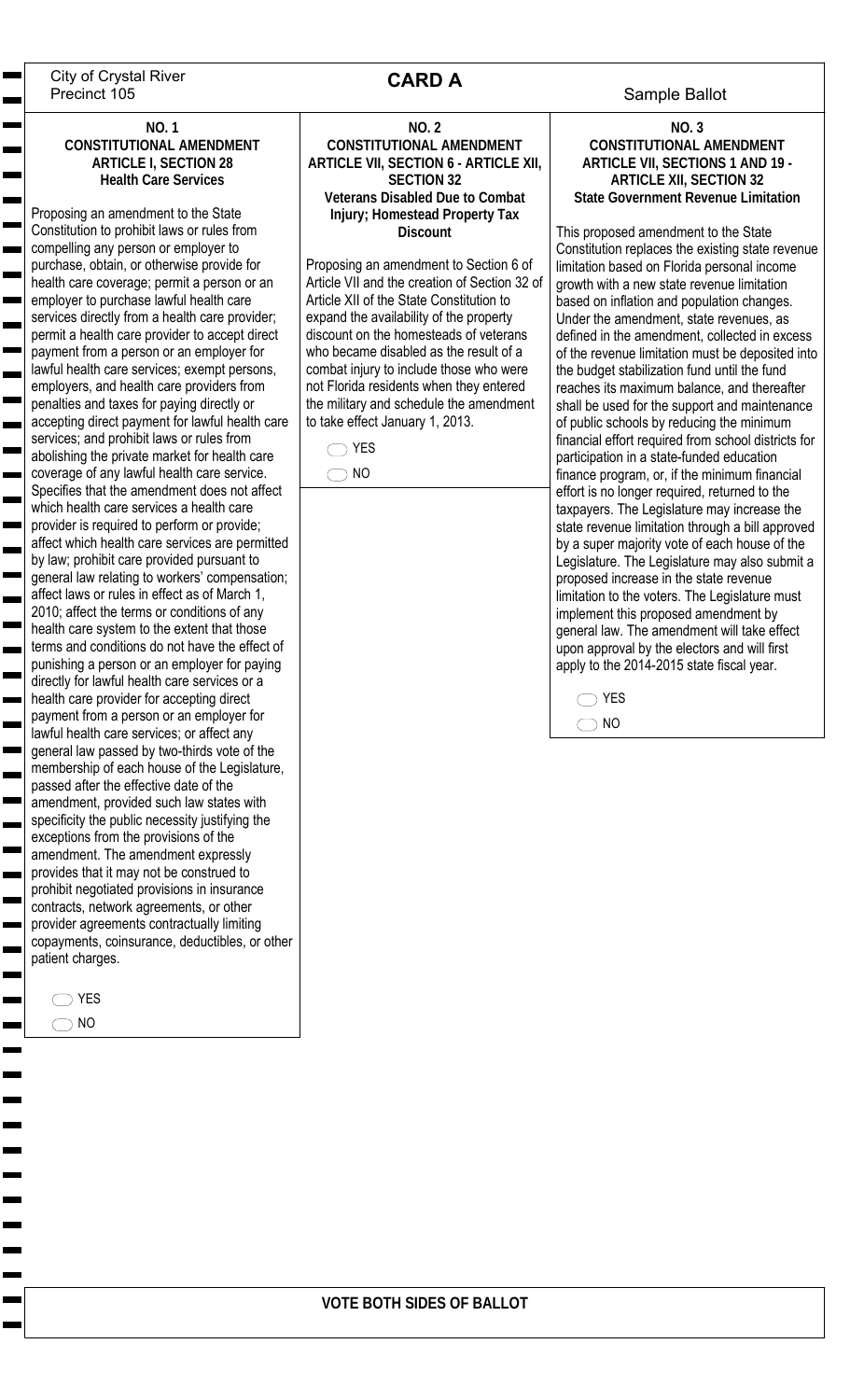Sample Ballot City of Crystal River Precinct 105

# **CARD B**

#### **NO. 4**

### **CONSTITUTIONAL AMENDMENT ARTICLE VII, SECTIONS 4, 6 - ARTICLE XII, SECTIONS 27, 32, 33 Property Tax Limitations; Property Value Decline; Reduction for Nonhomestead Assessment Increases; Delay of Scheduled Repeal**

(1) This would amend Florida Constitution Article VII, Section 4 (Taxation; assessments) and Section 6 (Homestead exemptions). It also would amend Article XII, Section 27, and add Sections 32 and 33, relating to the Schedule for the amendments.

(2) In certain circumstances, the law requires the assessed value of homestead and specified nonhomestead property to increase when the just value of the property decreases. Therefore, this amendment provides that the Legislature may, by general law, provide that the assessment of homestead and specified nonhomestead property may not increase if the just value of that property is less than the just value of the property on the preceding January 1, subject to any adjustment in the assessed value due to changes, additions, reductions, or improvements to such property which are assessed as provided for by general law. This amendment takes effect upon approval by the voters. If approved at a special election held on the date of the 2012 presidential preference primary, it shall operate retroactively to January 1, 2012, or, if approved at the 2012 general election, shall take effect January 1, 2013.

(3) This amendment reduces from 10 percent to 5 percent the limitation on annual changes in assessments of nonhomestead real property. This amendment takes effect upon approval of the voters. If approved at a special election held on the date of the 2012 presidential preference primary, it shall operate retroactively to January 1, 2012, or, if approved at the 2012 general election, takes effect January 1, 2013.

(4) This amendment also authorizes general law to provide, subject to conditions specified in such law, an additional homestead exemption to every person who establishes the right to receive the homestead exemption provided in the Florida Constitution within 1 year after purchasing the homestead property and who has not owned property in the previous 3 calendar years to which the Florida homestead exemption applied. The additional homestead exemption shall apply to all levies except school district levies. The additional exemption is an amount equal to 50 percent of the homestead property's just value on January 1 of the year the homestead is established. The additional homestead exemption may not exceed an amount equal to the median just value of all homestead property within the county where the property at issue is located for the calendar year immediately preceding January 1 of the year the homestead is established. The additional exemption shall apply for the shorter of 5 years or the year of sale of the property. The amount of the additional exemption shall be reduced in each subsequent year by an amount equal to 20 percent of the amount of the additional exemption received in the year the homestead was established or by an amount equal to the difference between the just value of the property and the assessed value of the property determined under Article VII, Section 4(d), whichever is greater. Not more than one such exemption shall be allowed per homestead property at one time. The additional exemption applies to property purchased on or after January 1, 2011, if approved by the voters at a special election held on the date of the 2012 presidential preference primary, or to property purchased on or after January 1, 2012, if approved by the voters at the 2012 general election. The additional exemption is not available in the sixth and subsequent years after it is first received. The amendment shall take effect upon approval by the voters. If approved at a special election held on the date of the 2012 presidential preference primary, it shall operate retroactively to January 1, 2012, or, if approved at the 2012 general election, takes effect January 1, 2013.

(5) This amendment also delays until 2023, the repeal, currently scheduled to take effect in 2019, of constitutional amendments adopted in 2008 which limit annual assessment increases for specified nonhomestead real property. This amendment delays until 2022 the submission of an amendment proposing the abrogation of such repeal to the voters.

### **NO. 5 CONSTITUTIONAL AMENDMENT ARTICLE V, SECTIONS 2, 11, AND 12 State Courts**

Proposing a revision of Article V of the State Constitution relating to the judiciary. The State Constitution authorizes the Supreme Court to adopt rules for the practice and procedure in all courts. The constitution further provides that a rule of court may be repealed by a general law enacted by a two-thirds vote of the membership of each house of the Legislature. This proposed constitutional revision eliminates the requirement that a general law repealing a court rule pass by a two-thirds vote of each house, thereby providing that the Legislature may repeal a rule of court by a general law approved by a majority vote of each house of the Legislature that expresses the policy behind the repeal. The court could readopt the rule in conformity with the public policy expressed by the Legislature, but if the Legislature determines that a rule has been readopted and repeals the readopted rule, this proposed revision prohibits the court from further readopting the repealed rule without the Legislature's prior approval. Under current law, rules of the judicial nominating commissions and the Judicial Qualifications Commission may be repealed by general law enacted by a majority vote of the membership of each house of the Legislature. Under this proposed revision, a vote to repeal those rules is changed to repeal by general law enacted by a majority vote of the legislators present. Under current law, the Governor appoints a justice of the Supreme Court from a list of nominees provided by a judicial nominating commission, and appointments by the Governor are not subject to confirmation. This revision requires Senate confirmation of a justice of the Supreme Court before the appointee can take office. If the Senate votes not to confirm the appointment, the judicial nominating commission must reconvene and may not renominate any person whose prior appointment to fill the same vacancy was not confirmed by the Senate. For the purpose of confirmation, the Senate may meet at any time. If the Senate fails to vote on the appointment of a justice within 90 days, the justice will be deemed confirmed and will take office. The Judicial Qualifications Commission is an independent commission created by the State Constitution to investigate and prosecute before the Florida Supreme Court alleged misconduct by a justice or judge. Currently under the constitution, commission proceedings are confidential until formal charges are filed by the investigative panel of the commission. Once formal charges are filed, the formal charges and all further proceedings of the commission are public. Currently, the constitution authorizes the House of Representatives to impeach a justice or judge. Further, the Speaker of the House of Representatives may request, and the Judicial Qualifications Commission must make available, all information in the commission's possession for use in deciding whether to impeach a justice or judge. This proposed revision requires the commission to make all of its files available to the Speaker of the House of Representatives but provides that such files would remain confidential during any investigation by the House of Representatives and until such information is used in the pursuit of an impeachment of a justice or judge. This revision also removes the power of the Governor to request files of the Judicial Qualifications Commission to conform to a prior constitutional change. This revision also makes technical and clarifying additions and deletions relating to the selection of chief judges of a circuit and relating to the Judicial Qualifications Commission, and makes other nonsubstantive conforming and technical changes in the judicial article of the constitution.

 $\bigcirc$  YES

 $\bigcirc$  NO

 $\bigcirc$  NO